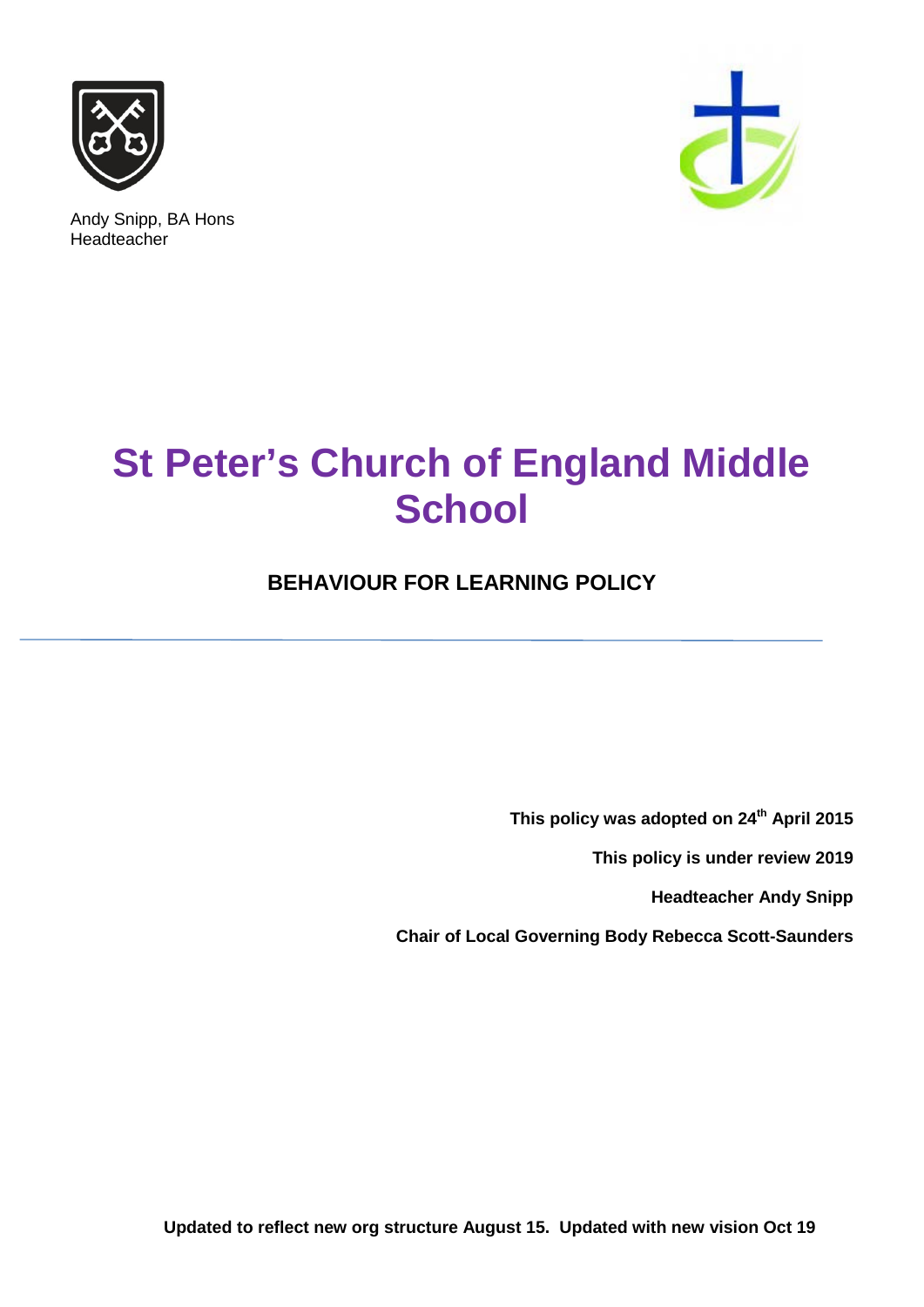



## **Behaviour for Learning Policy**



#### **Behaviour Principles**

*You yourselves like living stones are being built up*– Aspire, Believe, Grow, Achieve

(Quote taken from: 1 Peter, 2:5) You yourselves like living stones are being built up- valued by Godand a unique member of our school community. You will continue to build firm foundations for life in all its fullness– spiritually, academically, socially and emotionally, as this is at the heart of everything we do. We want you to become a wise, compassionate and responsible citizen in today's multi-faith modern Britain.

#### **Values and Ethos:**

At our core are the values of: Wisdom, Integrity, Trust, Compassion and Fellowship. Through God and these values we will live out our Motto:

To **Aspire** to be the very best we can, to **Believe** in our own abilities and those of the people around us, to **Grow** and develop continually and to **Achieve** the very best we can.

#### **Behaviour in Curriculum and Learning**

We believe that an appropriately structured curriculum and effective teaching and learning contribute to positive behaviour. It follows that lessons should have clear objectives, be understood by the students and differentiated to meet the needs of all students. There will be regular opportunities within the curriculum to teach the skills for positive behaviour. It is essential to point out, however, that we expect very few students to be doing anything other than enjoying working well at school and receiving the rewards and benefits from our positive approach.

#### **Behaviour for Learning Expectations**

In order to achieve our principles and aims for positive behaviour for learning, all students must follow our Code of Conduct which forms part of the home school agreement.

#### **Code of Conduct**

I will:

- Follow the school rules:
- Treat other students and staff courteously and respectfully;
- Demonstrate kindness, helpfulness and forgiveness;
- Take responsibility for my own learning, completing all classwork and homework on time and to the best of my ability;
- Attend school regularly and arrive punctually:
- Bring all the equipment I need for learning every day;
- Be proud of my appearance and wear the school uniform;
- Be aware that when wearing school uniform I represent the school and everything it stands for.
- Treat the school's and other people's property with respect and keep the school free from litter and graffiti;
- Use the internet and other technology safely;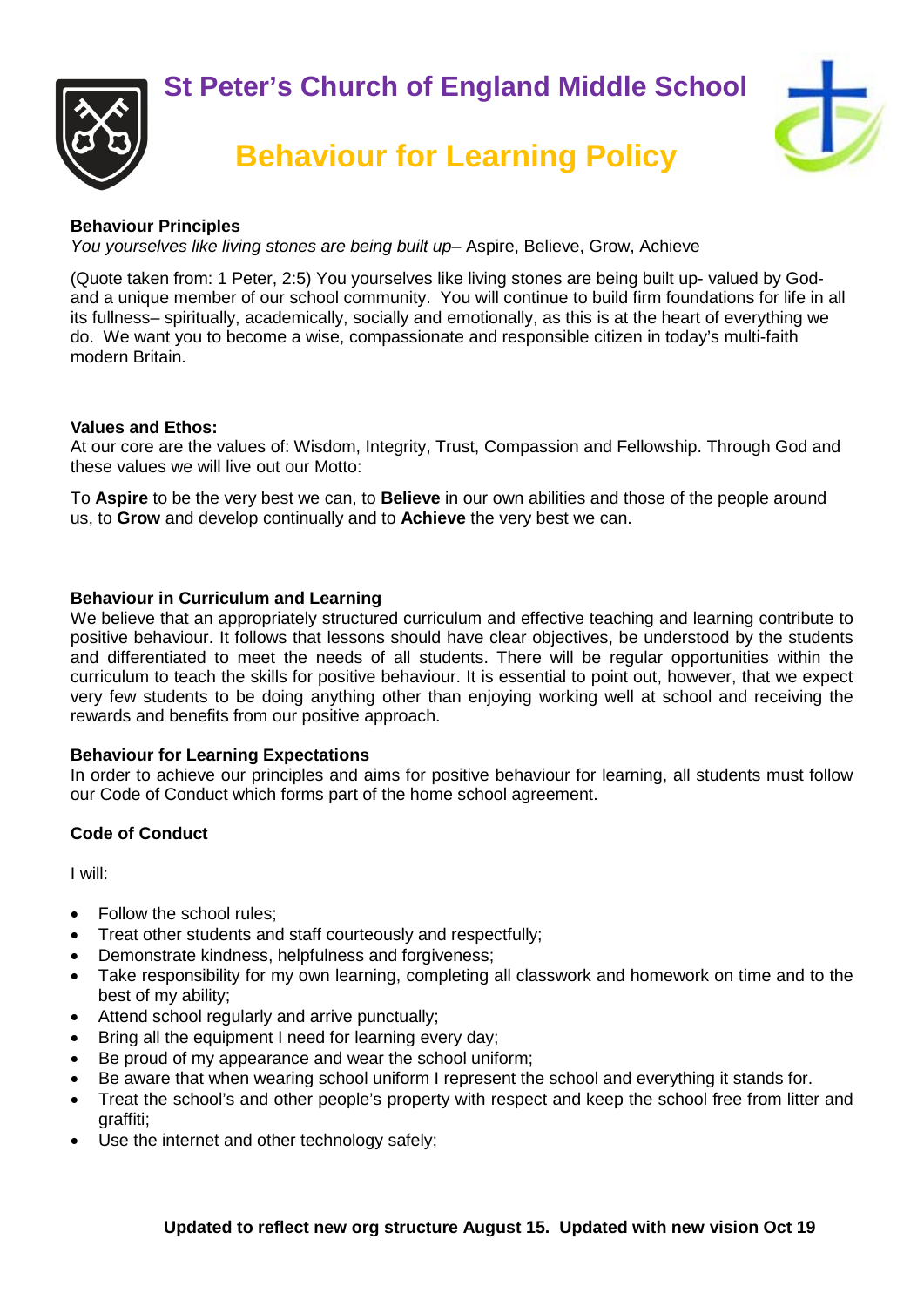#### **School Rules**

All staff are responsible for ensuring the school rules are followed, when they are not staff should follow the sanctions procedures detailed in appendix 2, remembering that a quiet, friendly word often quickly results in a change in behaviour.

#### **Expected Behaviour**

We want all of our students to reach their full potential and we expect our students to work with us to achieve this by behaving in a safe and responsible way; intimidation or humiliation either physically or verbally (name calling) or via the phone or internet is not accepted as this is bullying (see anti bullying policy). Students are also expected to work in lessons without disruption or distraction so all those in the class can learn.

#### **School Dress:**

Students are expected to wear school uniform at all times (unless specified by the Headteacher). This includes to and from school. Full details of uniform expectations can be found on the website, along with our supplier. Girls' skirts must be knee length. All staff will ensure dress code is being followed when students leave the classroom. Students will be given 24 hours to rectify any issues with school uniform.

#### **Property:**

St Peter's operates an ethos of mutual respect for other people's property. Anyone damaging or removing any person's or the school's property is expected to reimburse the owner and receive the appropriate sanction for theft.

#### **School Bags:**

School bags are purchased from our supplier of school uniform. No other bag is allowed. PE bags must be kept in lockers all day, except for during PE lessons. These should be purple with gold trim or plain black.

#### **Eating:**

Eating is only permitted in the dining room and no food is to be consumed out of this area. Chewing gum is not permitted on the school grounds.

#### **Make up:**

Make up is not permitted in school except if it is a medical cream for a skin condition.

#### **Jewellery:**

For reasons of safety, jewellery is limited in school to a watch and one single plain ear stud in the lobe of one or both ears. Ear studs will need to be removed or taped for PE to avoid injury. Any more will be confiscated and placed in reception for collection.

#### **Hair:**

Hairstyles should be in good taste, no colouring or shaven heads. Grade 2 is the shortest permitted hair length. Long hair needs to be tied back at all times. Fringes will only need to be tied back if they obscure a student's vision.

#### **Mobile Phones:**

If mobile phones are brought to school for safety reasons, they must be left in the school office for the duration of the day. They will be confiscated if found and placed in reception for collection. Tablets are not currently permitted.

#### **Deodorants:**

Spray deodorants are not allowed in school and will be confiscated as they can trigger asthma attacks in some students. Roll on deodorants or wipes are permitted.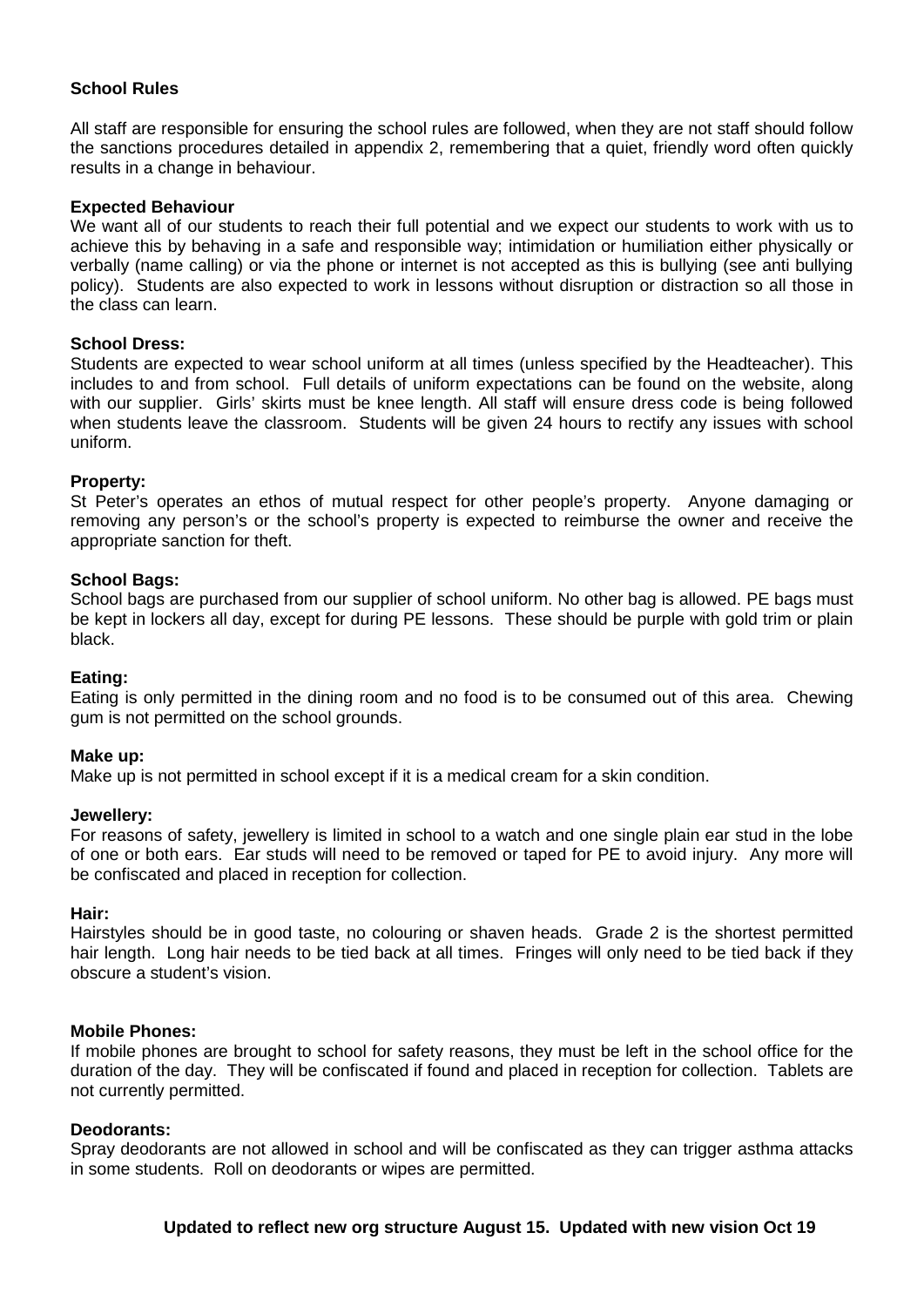#### **Banned articles:**

No one is permitted to bring inappropriate or unlawful items into school. Cap guns, replica guns, catapults, laser pens, knives and/or illegal or age restricted substances will be confiscated and appropriate sanctions given.

#### **Behaviour Choices:**

#### **Rewards**

Students' positive behaviour is recognised throughout the school with appropriate rewards (see Appendix 1 Rewards). We consider it is important that praise and rewards should have a considerable emphasis within school and students will thus achieve recognition for a positive contribution to school life. The school operates a system of rewards which aims to encourage students to reach the highest standard of which they are capable. Praising students' efforts and successes has a strong motivational effect. Students receiving genuine and well deserved praise and rewards are unlikely to present behavioural problems.

#### **Sanctions**

Students are encouraged to make positive choices about their behaviour. Our procedures refer to a range of strategies that could be used to address inappropriate behaviour (see Appendix 1 and 2 Consequences). The strategies provide support and are designed to de-escalate behaviour problems. Some students will need extra behaviour support with early identification being made through regular monitoring. Students have a right to expect fair and consistently applied sanctions. An appropriate sanction is one which is designed to put matters right and encourage better behaviour in the future. The reason for the sanction will be clearly explained to the student/s and recorded. It will be emphasised that it is the behaviour and not the person which is unacceptable. The school operates a system of sanctions, with referral to more senior staff at the appropriate level. Consistency and fairness in the application of the sanction system will be maintained through regular recording and monitoring. Regular contact is to be made with parents before behaviour escalates to an internal or external exclusion.

#### **Seclusion**

There are situations when a student may benefit from a period of time outside the classroom. This is an opportunity for the student to calm down, reflect and break the cycle of poor choices. Where inappropriate behaviour is more serious or persistent in nature the option of internal seclusion will apply. This is a very serious sanction and is decided by a member of the senior staff. Parents / carers will be informed.

#### **External Exclusions**

In extreme circumstances of serious inappropriate behaviour or persistent breaches of the school behaviour policy and where allowing the student to remain in school would seriously harm the education or welfare of the student or others in the school, the Headteacher will consider the option of a fixed term exclusion or permanent exclusion. Parents will be notified initially by telephone and then in writing of the reason/s and length of the fixed term exclusion. A meeting will be held with the Headteacher, parents and student to discuss strategies to prevent a similar situation re-occurring. We will seek to address any underlying causes of disruptive behaviour including an assessment of whether appropriate provision is in place to support any SEN or disability that student may have. We will consider multiagency support for those students who require ongoing support.

The Behaviour Consequences can be applied to an infinite variety of situations and are designed to encourage students to develop responsibility for their own behaviour.

#### **Physical Intervention: Contact and Use of Restraint**

Staff will only ever use physical restraint as a last resort. The circumstances where reasonable force may be used by members of staff are for the purpose of preventing a student committing an offence; or causing personal injury to themselves or others. Our Support Staff team, SENCo and Headteacher have been trained in the principles of Team Teach, with all its steps, including restrictive physical intervention. A student will be physically held by school staff trained in Team Teach if their behaviour is

#### **Updated to reflect new org structure August 15. Updated with new vision Oct 19**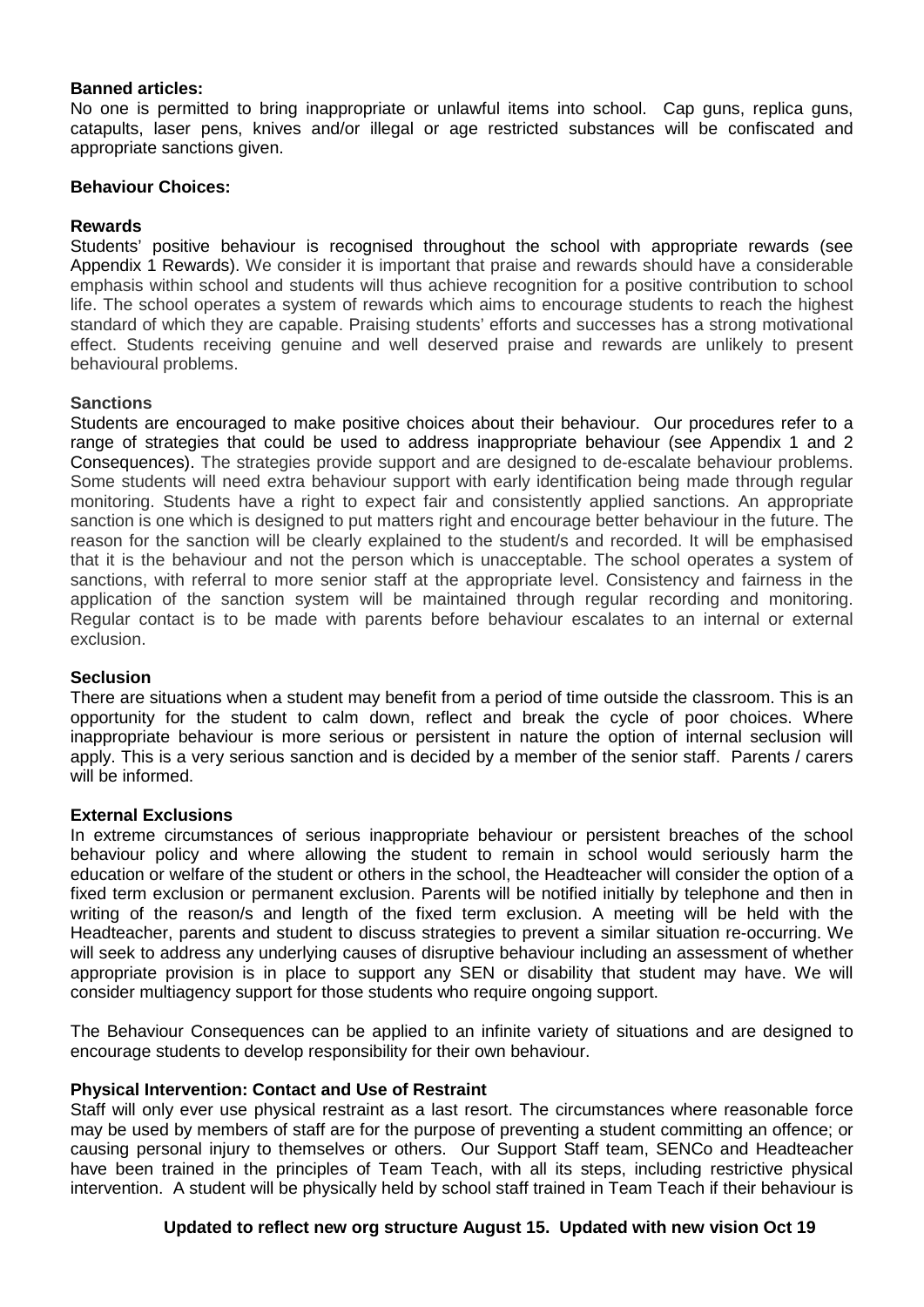thought to be posing a serious threat of harm to self, others or property. See use of reasonable force policy.

#### **Implementation**

Procedures for rewards and sanctions will be followed by **all** members of staff to provide consistency in the school. All staff, parents and students are responsible for supporting the school in upholding positive behaviour. SIMS Behaviour management reports will be reviewed weekly by the Pastoral Leader and monthly by LT to monitor consistency of implementation of policy and early identification of students who may require extra support. A review of the policy is to be fed back to governors to report on the effectiveness of the policy in practice.

#### **Behaviour out of class or school**

All students are expected to uphold the behaviour policy whilst in uniform, travelling to and from school and when representing the school.

#### **Appendix 1 Reward Procedure**

We believe everyone should be acknowledged for the positive choices they make. On a daily basis we will acknowledge this through verbal praise; ensuring that we praise more often than we point out poorer choices. We will reward behaviour choices that contribute positively to learning and to the school community. Rewards are not sequential and students may progress to a higher level reward as required. The reward will be recorded on our SIMS system.

| Code           | <b>Reward Examples</b>                                                                                                                                                                                                                                                                                               |  |  |
|----------------|----------------------------------------------------------------------------------------------------------------------------------------------------------------------------------------------------------------------------------------------------------------------------------------------------------------------|--|--|
| R <sub>1</sub> | 1) Reward behaviour that will contribute positively to learning and to the school<br>community. 1 merit point to be entered into diary and recorded on SIMS.                                                                                                                                                         |  |  |
| R <sub>2</sub> | 1) Opportunity to reward consistency of behaviour that will contribute positively or work that is<br>of an improved standard relative to the students abilities. 2 merit points to be entered into<br>diary and recorded on SIMS. Postcards to celebrate outstanding achievement of students<br>within their subject |  |  |
| R <sub>3</sub> | 2) Rewarding work and behaviour of an exceptional standard, over and above what you would<br>normally expect of the student. Headteacher award 3 merit points to be entered into diary<br>and recorded on SIMS.                                                                                                      |  |  |
| R <sub>4</sub> | 1) Bronze, silver, gold awards certificates given in whole school assemblies to be recorded on<br>SIMS.                                                                                                                                                                                                              |  |  |
| R <sub>5</sub> | 1) Letter home from Headteacher commending their outstanding contribution to the school,<br>or highest accumulation of merit points - Platinum award to be recorded on SIMS.                                                                                                                                         |  |  |

Merit points accumulate to gain bronze, silver, gold and platinum certificates throughout the year.

| Award         | <b>Number of Merit Points</b> |
|---------------|-------------------------------|
| <b>Bronze</b> | 50                            |
| Silver        | 100                           |
| Gold          | 150                           |
| Platinum      |                               |

#### **Appendix 2 Sanctions Procedure**

Staff will pick the appropriate sanction, depending on the severity of the student's actions and circumstances. Sanctions may move straight to a higher sanction level but the procedure will start with a clear verbal warning that a student's actions are not appropriate and positive reinforcement of what is expected of them. Staff will record the sanction on our behaviour management module in SIMS for the following.